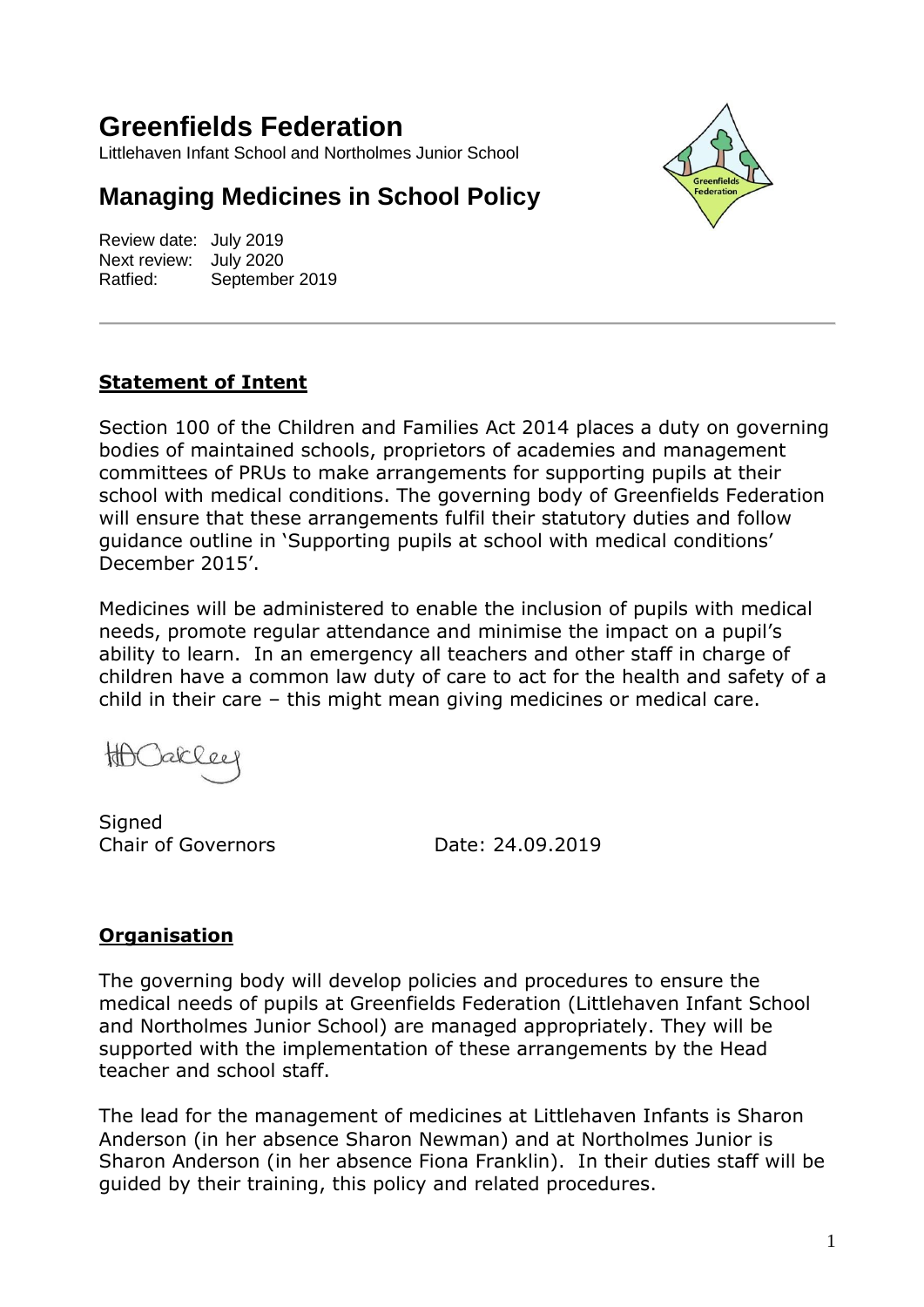#### **Implementation, monitoring and review**

All staff, governors, parents/carers and members of Greenfields Federation will be made aware of and have access to this policy. This policy will be reviewed bi-annually and its implementation reviewed and as part of the Head teacher's annual report to Governors.

#### **Insurance**

Staff who follow the procedures outlined in this policy and who undertake tasks detailed in the RMP Medical Malpractice Treatment Table are covered under WSCC insurance policies. The medical audit is available to view on West Sussex Services for Schools under 'guide to insurance for schools'.

Claims received in respect of medical procedures not covered by the insurers will be considered under the Council's insurance fund.

## **Admissions**

When the school is notified of the admission of any pupil, parental consent to administer short term-ad-hoc non-prescriptions medication using 'Template B: Parent/guardian consent to administer short-term non-prescribed 'ad-hoc' medicines' will be sought. For some children, it may be necessary to carry out an assessment of the pupil's medical needs. This may include the development of an Individual Health Care Plans (IHP) or Education Health Care Plans (EHC) and require additional staff training. Lyndsay Woodland, Assistant Head/Inclusion, will oversee this process. The school will endeavour to put arrangements in place to support that pupil as quickly as possible. However the school may decide (based on risk assessment) to delay the admission of a pupil until sufficient arrangements can be put in place.

#### **Pupils with medical needs**

The school will follow Government guidance and develop an IHP or EHCP for pupils who:

- Have long term, complex or fluctuating conditions these will be detailed using Template 1 (Appendix 1)
- Require medication in emergency situations these will be detailed using Template 2 for mild asthmatics and Templates 3, 4, 5 and 6 for anaphylaxis (Appendix 1).

It is the parents/guardians responsibility to provide the Head teacher with sufficient information about their child's medical condition and treatment or special care needed at school. Arrangements can then be made, between the parents/guardians, Head teacher, school nurse and other relevant health professionals to ensure that the pupil's medical needs are managed well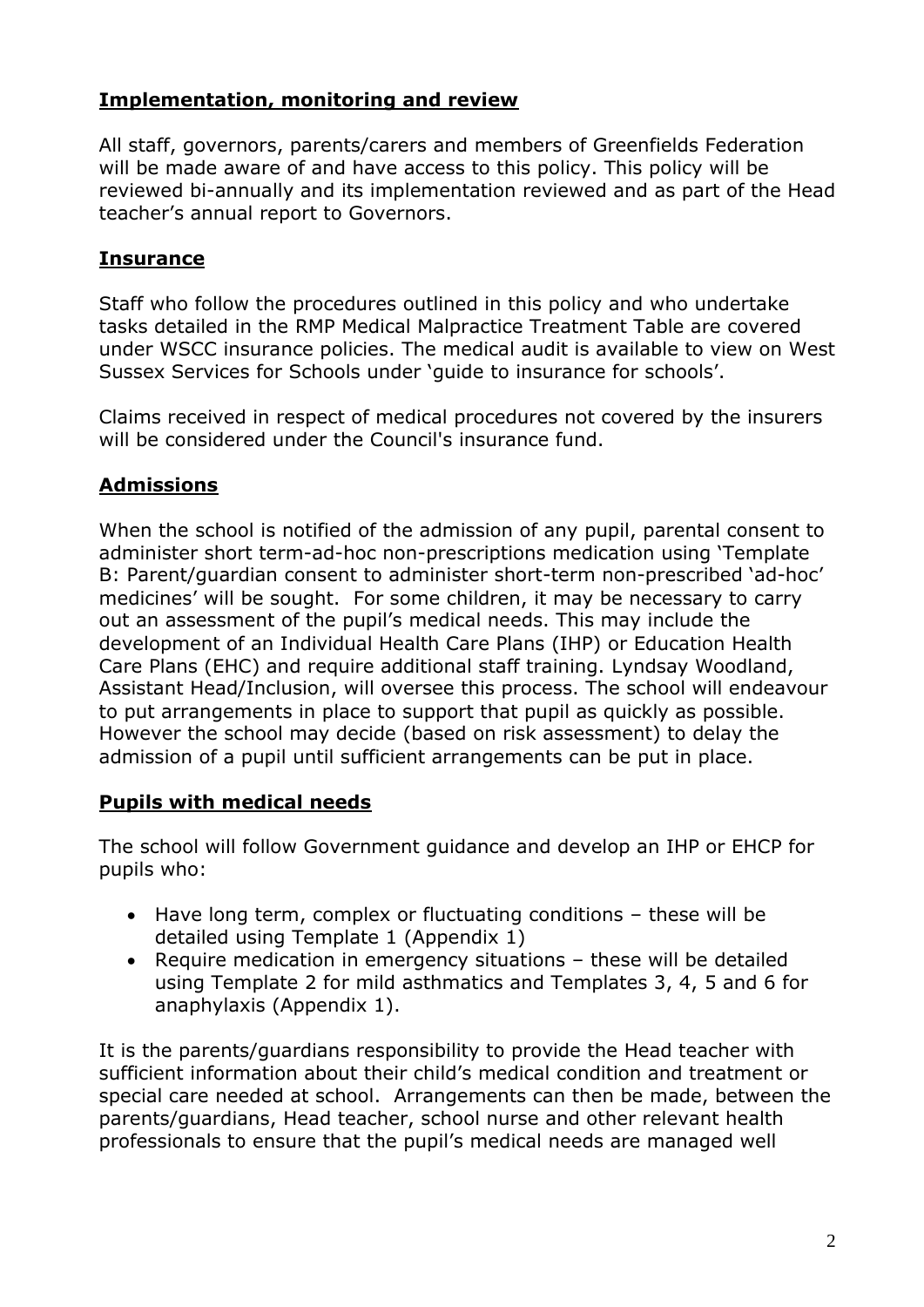during their time in school. Healthcare plans will be reviewed by the school annually or earlier if there is a change in a pupil's medical condition.

#### **All prescribed and non-prescribed medication**

On no account should a child come to school with medicine if he/she is unwell. Parents may call into the school and administer medicine to their child, or they may request that a member of school staff administers the medicine. If a pupil refuses their medication, they should not be forced, the school will contact the parent/guardian and if necessary the emergency services. Pupils should not bring any medication to school for selfadministration.

The school will keep a small stock of paracetamol and antihistamine, for administration with parental consent (template B or gained at the time of administration) for symptoms that arise during the school day. All other medication must be supplied by the parent/guardian in the original pharmacist's container clearly labelled and include details of possible side effects e.g. manufacturer's instructions and/or patient information leaflet (PIL). Medicines must be delivered to the **(school office)** with the appropriate consent form Template C and/or C1 (Appendix 2). The school will log dose of any medication administered and parent/guardians will be informed.

## **Confidentiality**

As required by the Data Protection Act 1998, school staff should treat medical information confidentially. Staff will consult with the parent, or the pupil if appropriate, as to who else should have access to records and other information about the pupil's medical needs and this should be recorded on the IHP or EHC. It is expected that staff with contact to a pupil with medical needs will as a minimum be informed of the pupil's condition and know how to respond in a medical emergency.

#### **Consent to administer medication**

Parental/guardian consent to administer medication will be required as follows:

 **Short term ad-hoc non-prescribed medication** - The school will request parent/guardian consent to administer ad-hoc non-prescription by either using Template B (Appendix 2) when the pupil joins the school OR by contacting the parent/guardian to gain consent at the time of administration (conversations will be recorded). The school will send annual reminders requesting parents/guardians to inform the school if there are changes to consent gained when the pupils joined the school. If the school is not informed of any changes by the parent/guardian it will be assumed that consent remains current.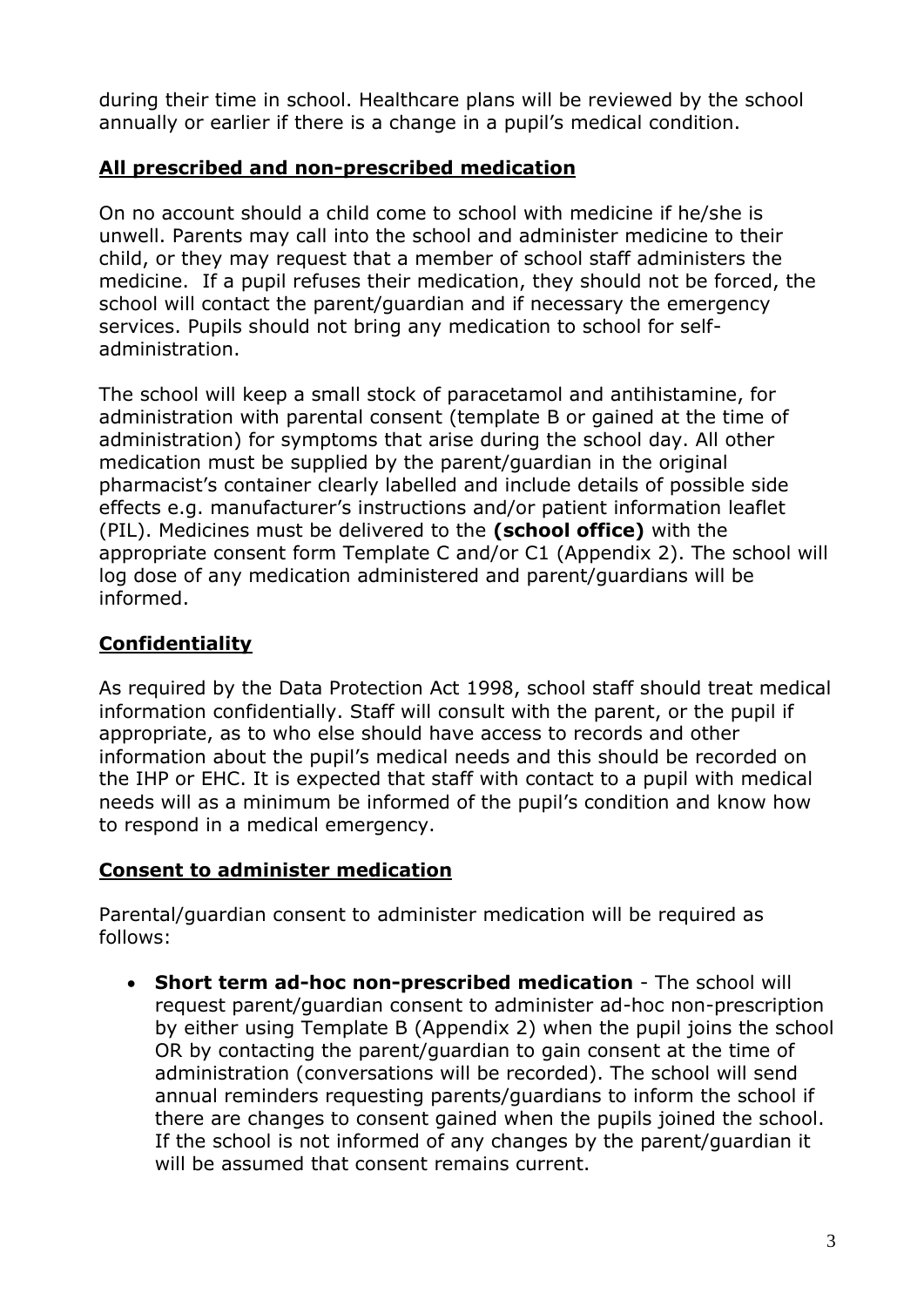**Prescribed and non**-**prescribed medication** - each request to administer medication must be accompanied by 'Parental consent to administer medication form (Appendix 2 Template C and/or C1) or if applicable on the IHP)

### **Prescription Medicines**

Medicine should only be brought to school when it is essential to administer it during the school day. In the vast majority of cases, doses of medicine can be arranged around the school day thus avoiding the need for medicine in school. Antibiotics for example are usually taken three times a day, so can be given with breakfast, on getting home from school and then at bedtime. Administration will be recorded using Template D or E and the parent/guardian informed. Parents/guardians are expected to remove any remaining medicine from school once the prescribed course has been completed.

#### **Non-prescription Medicines**

Under exceptional circumstances where it is deemed that their administration is required to allow the pupil to remain in school the school will administer non-prescription medicines. The school will not administer alternative treatments i.e. homeopathic or herbal potions, pills or tinctures or nutrition supplements unless prescribed or recommended by a Doctor and detailed on an IHP or EHC as part of a wider treatment protocol. As recommended by the Government in 'Supporting Pupils at School with Medical Conditions December 2015' the school will also not administer aspirin unless prescribed. The storage and administration for non-prescription medication will be treated as prescription medicines.

If the relevant symptoms develop during the school day as detailed under the paragraph below 'short term ad-hoc non-prescribed medication' the school will administer the following non-prescription medications:

- paracetamol (to pupils of all ages)
- antihistamine,

All other non-prescription medications will only be administered by staff, providing:

- The parent/guardian confirms daily the time the medication was last administered and this is recorded on Template C1 (Appendix 2);
- medication is licensed as suitable for the pupil's age;
- medication is suitable for the pupil i.e. if a child is asthmatic the medication is suitable for that condition;
- administration is required more than 4 times per day;
- medication is supplied by the parent or guardian in the original packaging with the manufacturer's instructions and/or (PIL);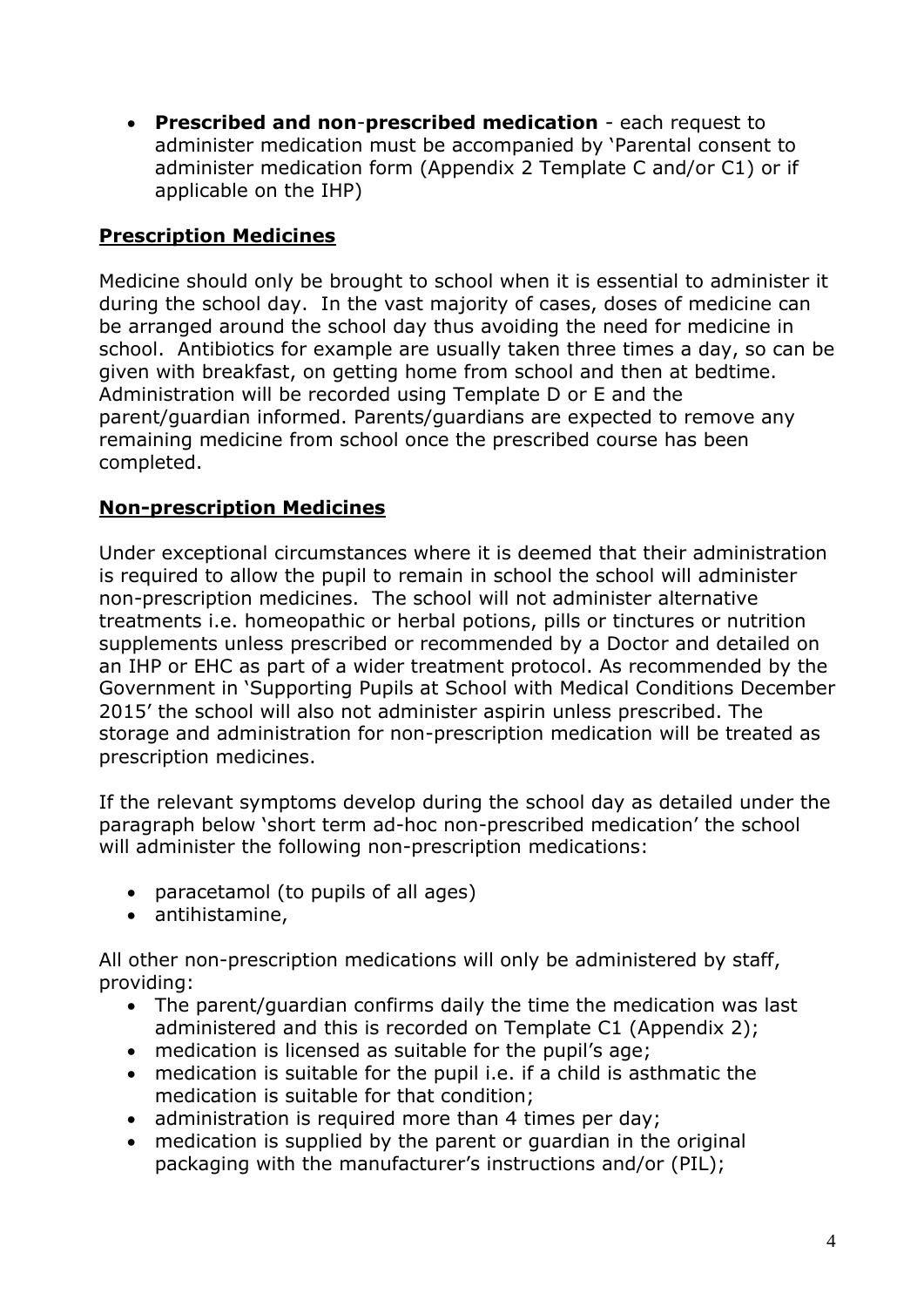• and accompanied by parental/quardian consent Template C and C1 (Appendix 2) and confirmation the medication has been administered previously without adverse effect;

The school will NOT administer non-prescription medication:

- as a preventative, i.e. in case the pupil develops symptoms during the school day;
- Any requirement for a non-prescription medication to be administered during school hours for longer than 48 hours must be accompanied by a doctor's note. In the absence of a doctor's note and if following the administration of a non-prescription medication symptoms have not begun to lessen in the first 48 hours, the school will advise the parent to contact their doctor. If symptoms have begun to alleviate, the medication can continue to be administered at home out of school hours. Under very exceptional circumstances where the continued administration of a non-prescribed medication is required to keep the pupil in school and this requirement has not been documented by a medical professional the school will continue to administer medication at their own discretion.
- PA request to administer the same or a different non-prescription medication that is for the same/initial condition will not be repeated for 2 weeks after the initial episode; and not for more than 2 episodes per term - it will be assumed that the prolonged expression of symptoms requires medical intervention, and parents/guardians will be advised to contact their Doctor.
- Skin creams and lotions will only be administered in accordance with the Schools Intimate Care Policy and procedures. This includes sun cream which is prescribed for a medical condition.
- Medication that is sucked i.e. coughs sweets or lozenges, will not be administered by the school.
- If parents/guardians have forgotten to administer non-prescription medication that is required before school – requests to administer will be at the discretion of the school and considered on an individual basis.

## **Short term ad-hoc non-prescribed medication**

A small stock of standard paracetamol, ibuprofen and antihistamine will be kept by the school for administration if symptoms develop during the school day.

ONLY the following will be administered following the necessary procedures: N.B. Special schools may wish to add that they will administer creams/lotions for nappy or skin rashes to the list of ad-hoc non-prescribed medication.

- For relief from pain
	- o Standard Paracetamol will be administered in liquid or tablet form for the relief of pain i.e. period pain, migraine.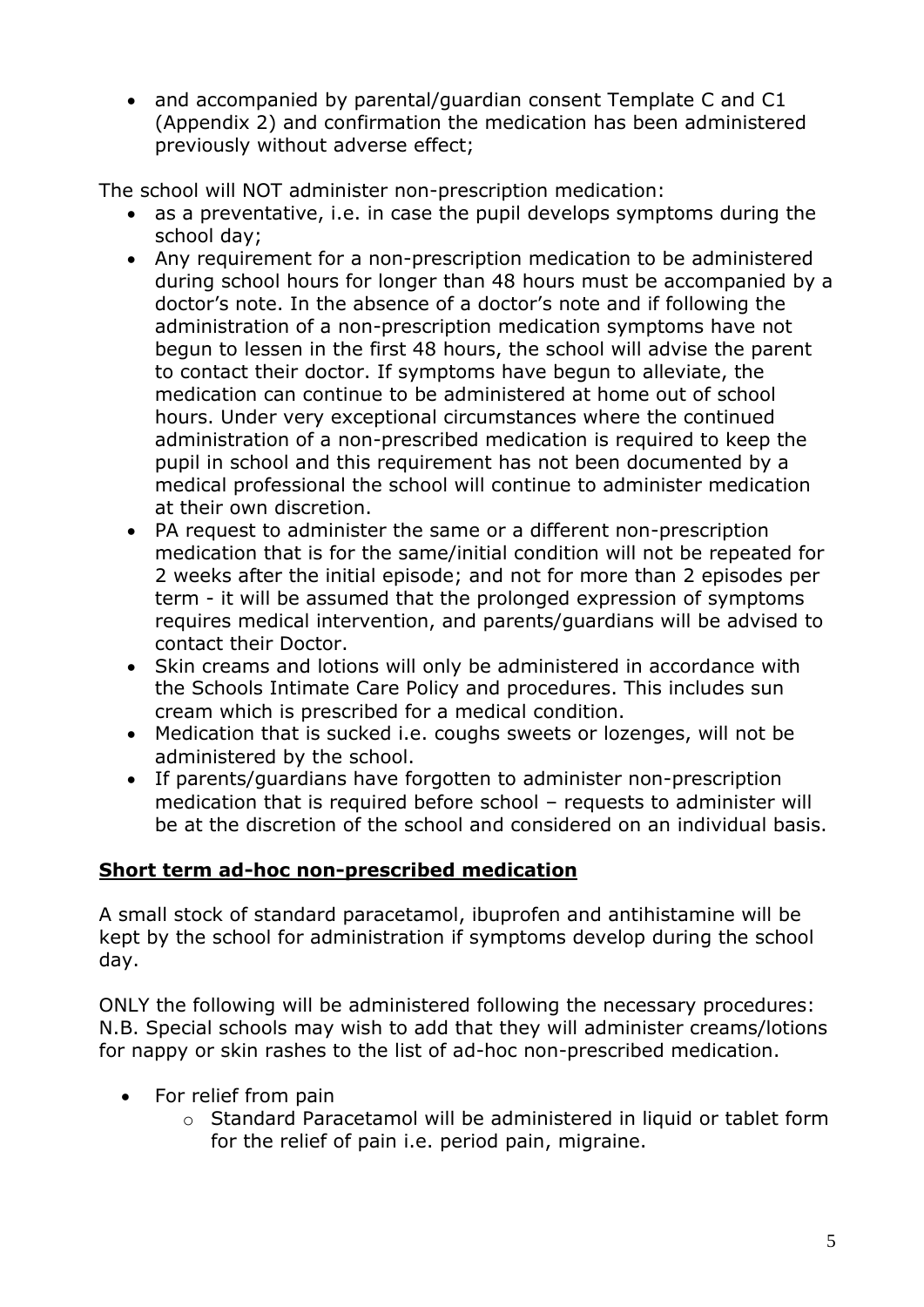- For mild allergic reaction anti-histamine
- For travel sickness medication will be administered if required before educational visits and must be age appropriate and supplied by the parent/guardian in its original packaging with the PIL if available.

Only 1 dose of any of the above medications suitable to the weight and age of the pupil will be administered during the school day.

#### **Pain relief protocol for the administration of paracetamol and ibuprofen**

If a request for non-prescribed pain relief is made by a pupil or carer/staff (advocate for a non-verbal/non-communicating pupil) before 12pm:

- The school will contact the parent/guardian to confirm that a dose of pain relief (Paracetamol) along with any other pain relief medication has NOT been administered before school. If a dose of pain relief has not been administered in the past 4 hours, the school will, with parental consent, administer 1 dose.
- If the school cannot contact the parent/guardian and therefore cannot confirm if pain relief (Paracetamol) was administered before school, then the school will refuse to administer pain relief.

If the parent/guardian confirms a dose of pain relief has been administered before school, school will not administer paracetamol until 4 hours have elapsed since the last dose. Please note that no more than 4 doses can be administered in 24 hours.

## **Asthma**

The school recognises that pupils with asthma need access to relief medication at all times. The school will manage asthma in school as outlined in the Asthma Toolkit. Pupils with asthma will be required to have an emergency inhaler and a spacer (if prescribed) in school. The school will ask the pupils parent or guardian to provide a second inhaler if possible. Parents are responsible for this medication being in date and the school will communicate with the parents if new medication is required and a record of these communications will be kept. The school inhaler will only be used in an emergency and will always be used with a spacer as outlined in the Asthma Toolkit.

#### *If the emergency inhaler/spacer has to be used for a child, the parent/guardian will be expected to provide a replacement for school.*

The school will develop IHP's for those pupils with severe asthma, and complete the Individual Protocol for pupils with mild asthma.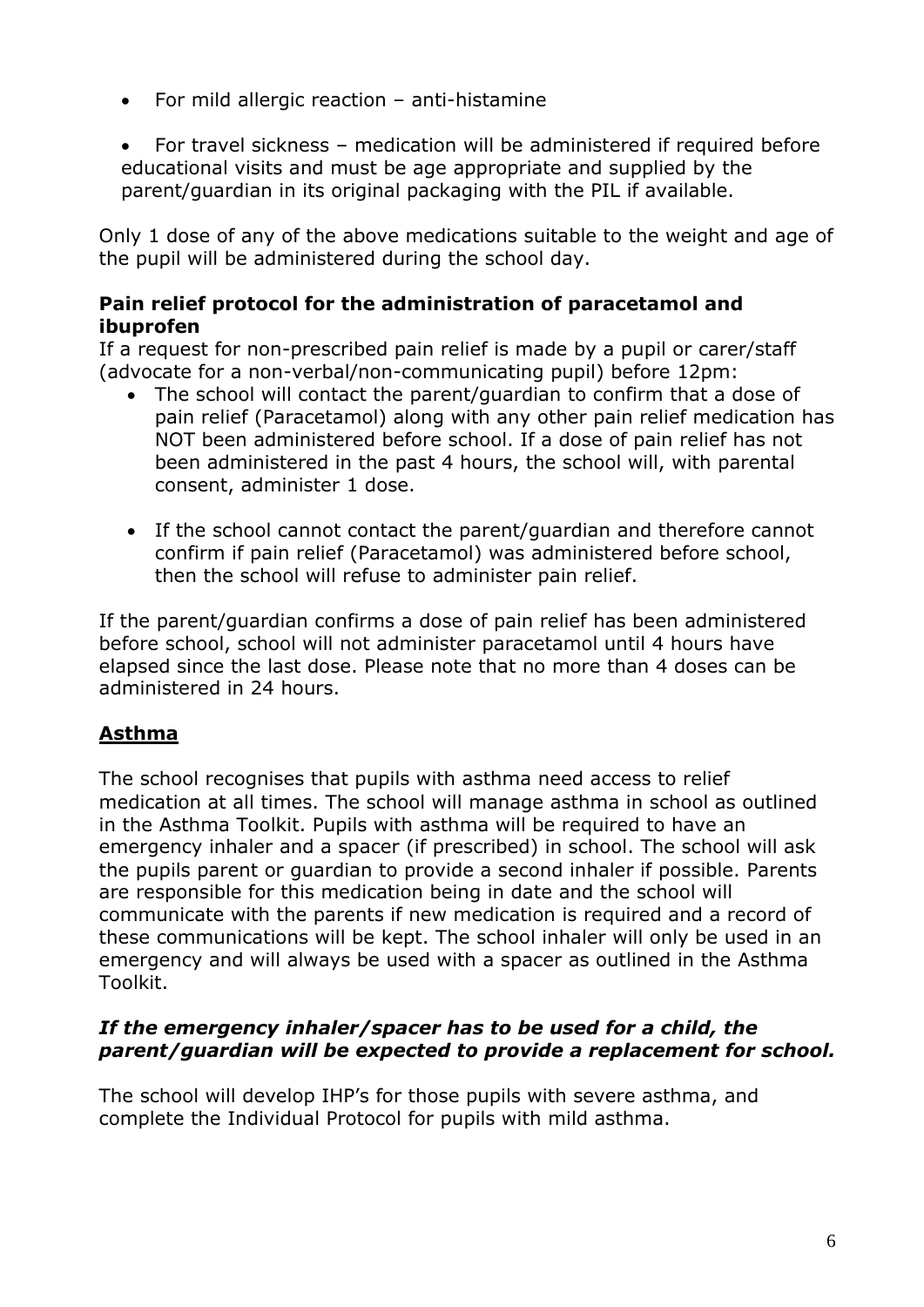#### **Mild Allergic Reaction**

Non-prescription antihistamine will, with parental consent, be administered for symptoms of mild allergic reaction (i.e. itchy eyes or skin, rash or/and redness of the skin or eyes), the pupil must be monitored for signs of further allergic reaction.

Some antihistamine medication can cause drowsiness and therefore the school will consider if it is necessary for pupils to avoid any contact hazardous equipment after administration of the medication i.e. P.E. Science, Design and Technology.

#### **Hay fever**

Parent(s)/guardian(s) will be expected to administer a dose of antihistamine to their child before school for the treatment of hay fever. The school will only administer antihistamine for symptoms of allergic reaction and not as a precautionary measure.

#### **Anaphylaxis**

Every effort will be made by the school to identify and reduce the potential hazards/ triggers that can cause an allergic reaction to pupils diagnosed with anaphylaxis within the school population.

The school complies with the School Nursing Service recommend that all staff are trained in the administration of auto injectors and that training is renewed annually.

In accordance with the Medicines and Healthcare Products Regulatory Agency (MHRA) advice the school will ask parent/ guardian(s) to provide 2 autoinjectors for school use. Parents are responsible for this medication being in date and the school will communicate with the parents if new medication is required and a record of these communications will be kept.

#### **Severe Allergic Reaction**

Where a GP/Consultant has recommended or prescribed antihistamine as an initial treatment for symptoms of allergic reaction this will be detailed on the pupils IHP. The school will administer 1 standard dose of antihistamine (appropriate to age and weight of the pupil) and it is very important that symptoms are monitored for signs of further allergic reaction. During this time pupils must NEVER be left alone and should be observed at all times.

*If symptoms develop or there are any signs of anaphylaxis or if there is any doubt regarding symptoms then if the pupil has been prescribed an adrenaline auto injector it will be administered without delay an ambulance called and the parents informed.*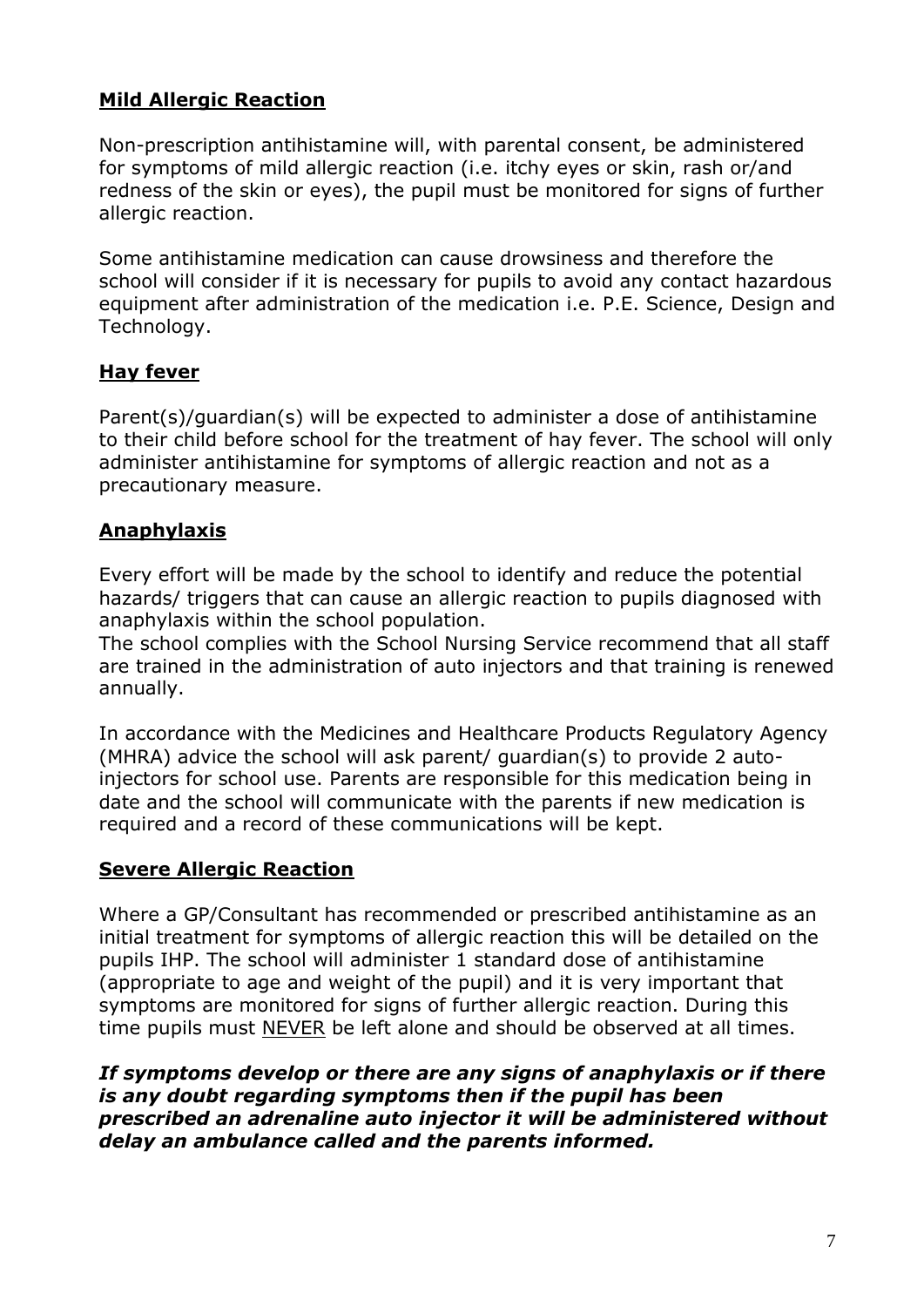The spare adrenaline auto injector will be administered under the direction of a medical professional. For example, if an ambulance has been called, the school may asked to administer a further dose of adrenaline.

#### **Medical Emergencies**

In a medical emergency, first aid is given, an ambulance is called and parents/carers are notified. Should an emergency situation occur to a pupil who has an IHP or EHC, the emergency procedures detailed in the plan are followed, and a copy of the IHP or EHC will be given to the ambulance crew. If applicable the pupil's emergency medication will be administered by trained school staff, if the pupils medication isn't available staff will administer the schools emergency medication with prior parental consent.

In accordance with amendments made to the Human Medicines Regulations 2012 from October 2014 a sufficient number of salbutamol inhaler(s) spacer(s) will be held by the school to cover emergency use. Parents are expected to provide 2 in date auto-injectors for administration to their child, if the school does not hold 2 in date auto-injectors for each pupil then a suitable number of auto-injectors will be purchased for use by the school in an emergency.

Parental consent to administer the 'school inhaler and/or auto-injector' will be gained when the pupil joins the school using Template 2 for asthmatics and Templates 3, 4, 5 and 6 for anaphylaxis (Appendix 1).The school will hold a register of the pupils diagnosed with asthma and/or anaphylaxis, and if parental consent has been given to administer the school medication. The school will be responsible for ensuring the school medication remains in date.

Instructions for calling an ambulance are displayed prominently by the telephone in the school office. (Appendix 2 Template G)

#### **Controlled Drugs**

The school does not deem a pupil prescribed a controlled drug (as defined by the Misuse of Drugs Act 1971) as competent to carry the medication themselves whilst in school. Controlled drugs will be stored securely in a nonportable locked medicines cabinet in a locked room and only named staff will have access. Controlled drugs for emergency use e.g. midazolam will not be locked away and will be easily accessible. The administration of a controlled drug will be witnessed by a second member of staff and records kept. In addition to the records required for the administration of any medication, a record will be kept of any doses used and the amount of controlled drug stock held in school. (Appendix 2 Templates D and E)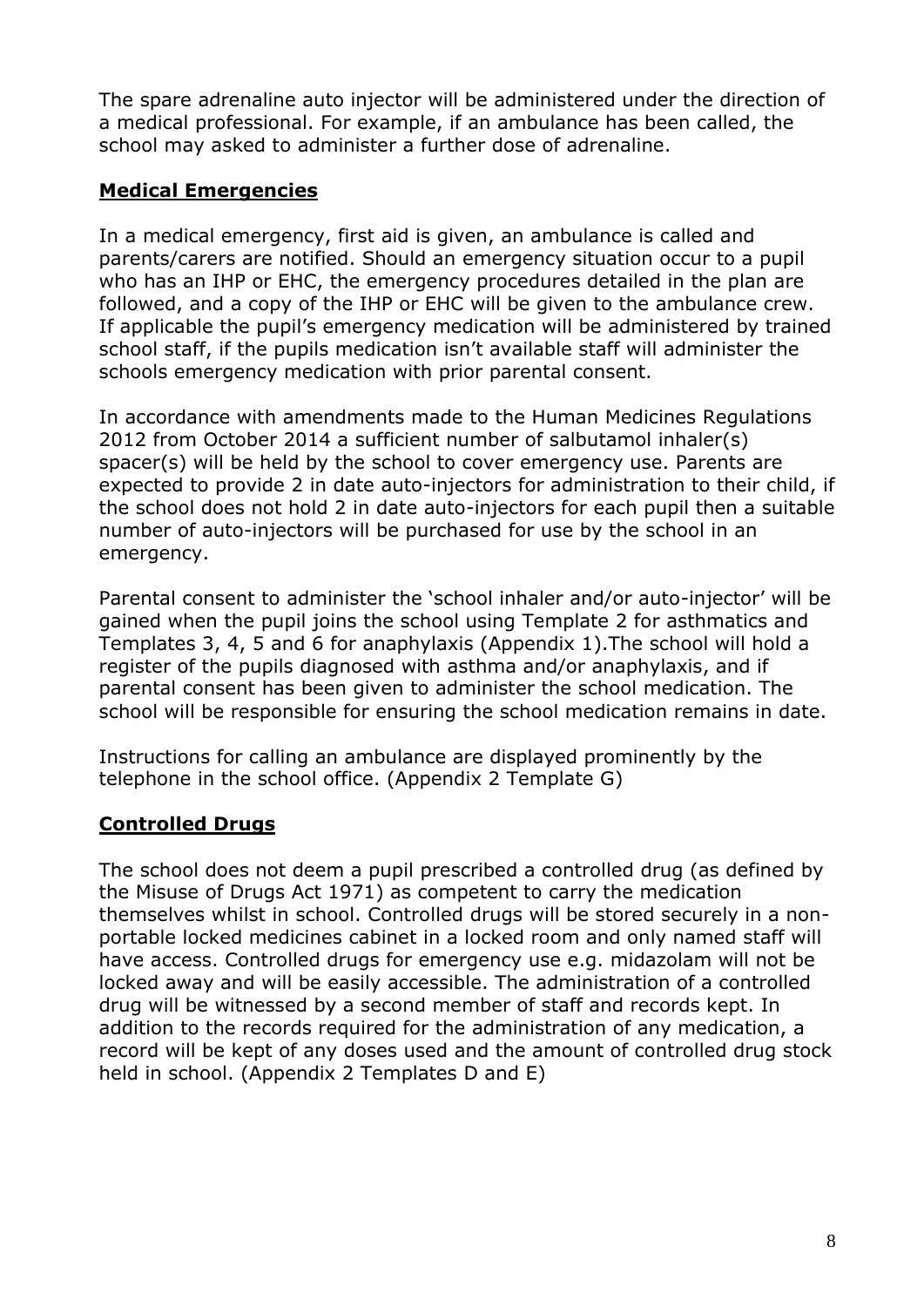#### **Pupils taking their own medication**

For certain long-term medical conditions, it is important for children to learn how to self-administer their medication. Appropriate arrangements for medication should be agreed and documented in the pupil's IHP or EHC and parents should complete the self-administration section of 'Parental consent to administer medication' form (Template C Appendix 1).

#### **Storage and Access to Medicines**

All medicines apart from emergency medicines (inhalers, adrenaline auto injector, midazolam etc.) will be kept securely (where access by pupils is restricted). Medicines are always stored in the original pharmacist's container. Pupils are told where their medication is stored and staff will be fully briefed on the procedures for obtaining their medication.

Emergency medicines such as inhalers, adrenaline auto injectors and midazolam must not be locked away. If appropriate certain emergency medication can be held by the pupil, or kept in a clearly identified container in his/her classroom. The school will make an assessment as to the competency of each individual pupil to carry their own medication. Parents will be asked to supply a second adrenaline auto injector and/or asthma inhaler for each child and they will be kept in the school office. Staff must ensure that emergency medication is readily available at all times i.e. during outside P.E. lessons, educational visits and in the event of an unforeseen emergency like a fire. A spare inhaler will be carried in the fire box.

Medicines that require refrigeration are kept in the insert location of fridge to which pupil access is restricted, and will be clearly labelled in an airtight container. There are specific arrangements in place for the storage of controlled drugs see page 7.

#### **Waste medication**

Where possible staff should take care to prepare medication correctly. If too much medication is drawn into a syringe the remainder (amount above the required dose) should be returned to the bottle before administration. If only a half tablet is administered the remainder should be returned to the bottle or packaging for future administration.

If a course of medication has been completed or medication is date expired it will be returned to the parent/guardian for disposal or if appropriate, disposed by the school.

#### **Spillages**

A spill must be dealt with as quickly as possible and staff are obliged to take responsibility/follow the guidelines. Spillages will be cleared up following the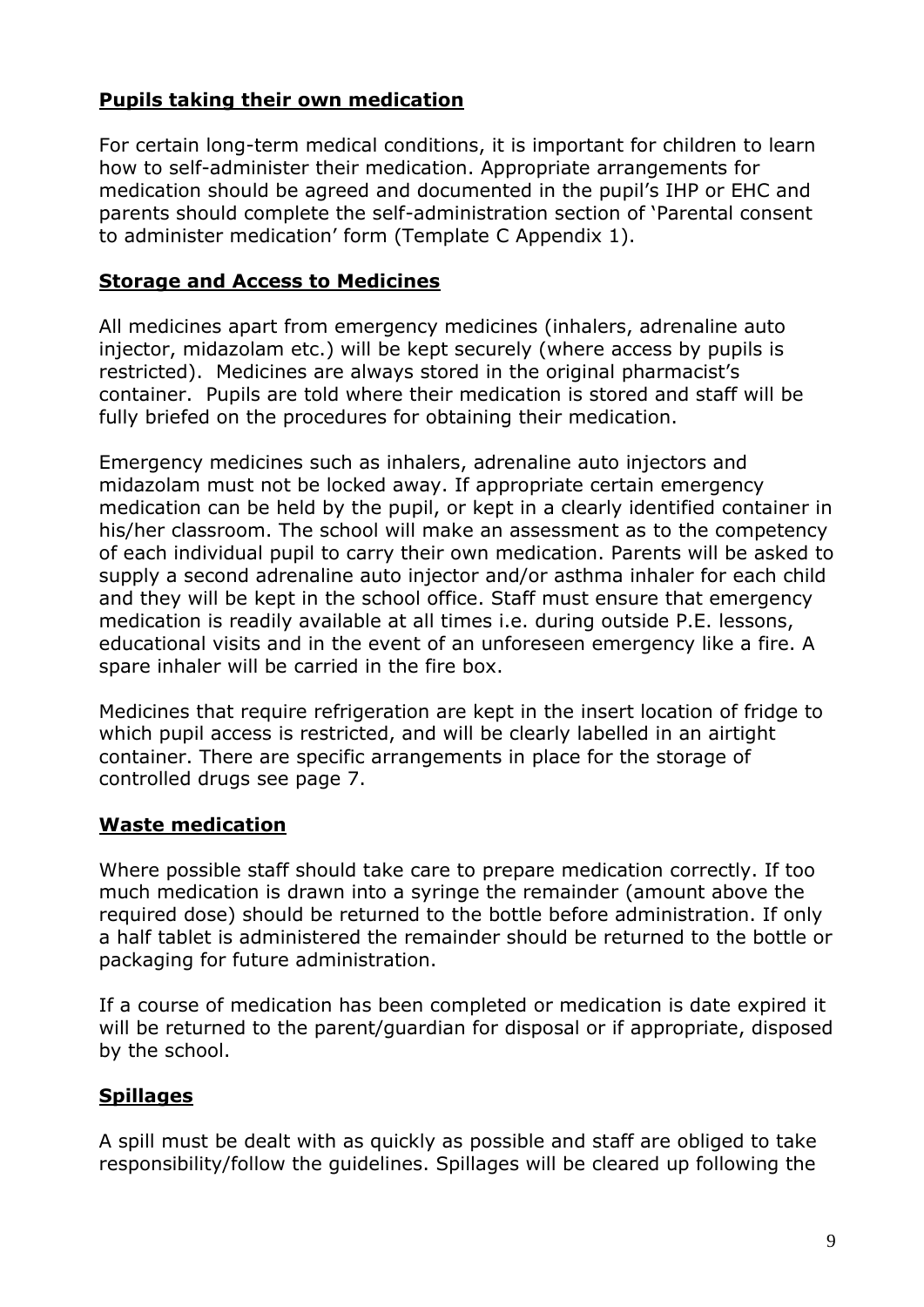schools procedures and considering the control of infection. Any spilled medication will be deemed unsuitable for administration and if necessary parents will be asked to provide additional medication.

The school has additional procedures in place for the management of bodily fluids which are detailed in insert name of document i.e. bodily fluids risk assessment.

If the school holds any cytotoxic drugs, there management will be separately risk assessed and follow Health and Safety Executive (HSE) guidance.

#### **Record Keeping – administration of medicines**

For legal reasons records of all medicines administered are kept at the school until the pupil reaches the age of 24. This includes medicines administered by staff during all educational or residential visits. The pupil's parent/ guardian will also be informed if their child has been unwell during the school day and medication has been administered. For record sheets see Appendix 2 Template D and E.

#### **Recording Errors and Incidents**

If for whatever reason there is a mistake made in the administration of medication and the pupil is:

- Given the wrong medication
- Given the wrong dose
- Given medication at the wrong time (insufficient intervals between doses)
- Given medication that is out of date
- Or the wrong pupil is given medication

Incidents must be reported to the Schools Senior Management Team who will immediately inform the pupil's parent/guardian. Details of the incident will be recorded locally as part of the schools local arrangements. Local records must include details of what happened, the date, who is responsible and any effect the mistake has caused. Senior Management will investigate the incident and change procedures to prevent reoccurrence if necessary. NB: Incidents that arise from medical conditions that are being well managed by the school do not need to be reported or recorded locally.

#### **Staff Training**

The school will ensure that the staff who administer medicine to control specific chronic conditions are trained to administer those specific medicines, for example, Anaphylaxis (adrenaline auto injector), Diabetes (insulin) Epilepsy (midazolam). Training in the administration of these specific medicines is arranged via the school nurse. A record of training must be maintained to show the date of training for each member of staff and when repeat or refresher training is required. (Appendix 1 Template E)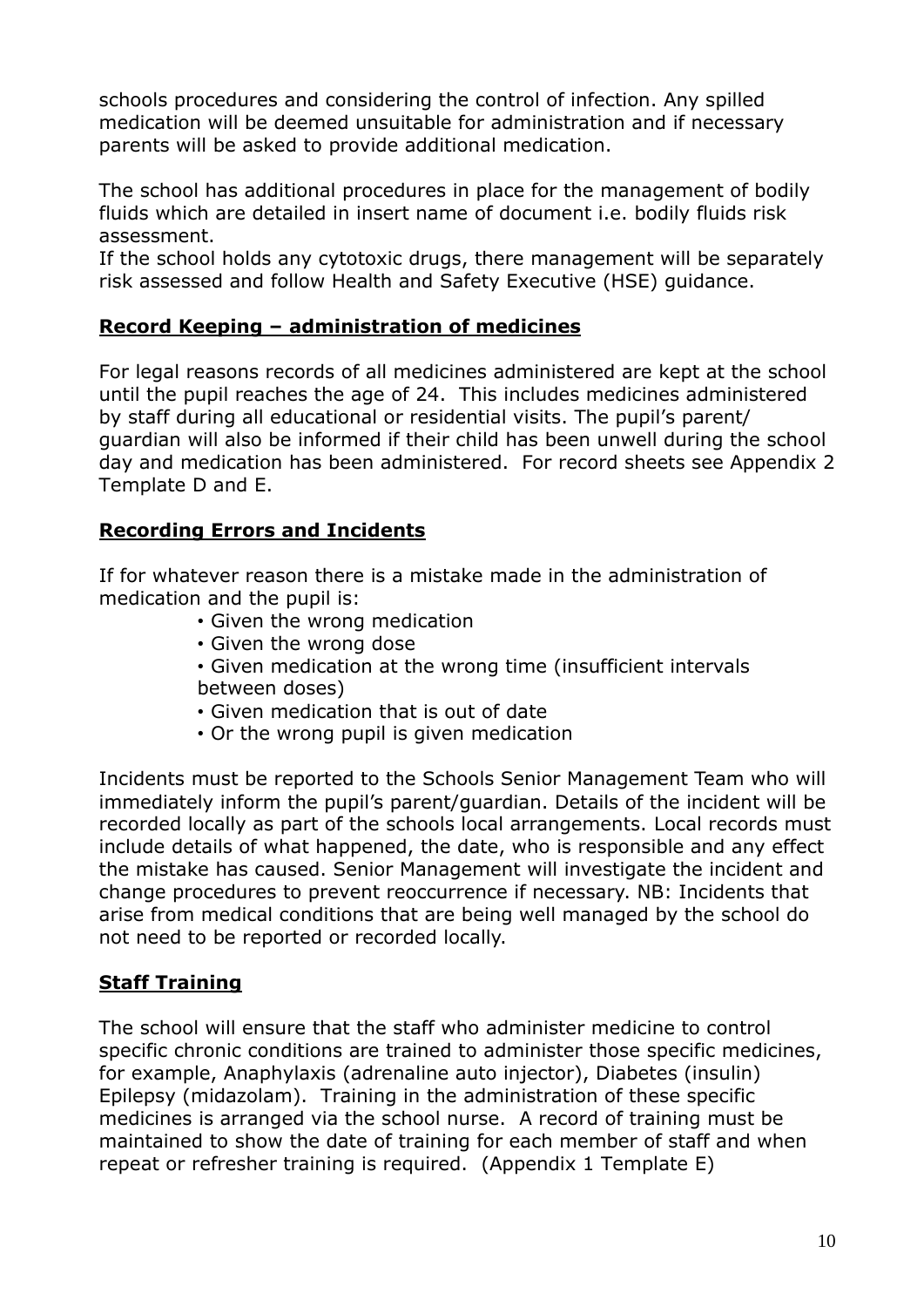**The school will ensure a sufficient number of staff complete Managing Medicines in Schools training before they can administer medication to pupils. The school will also ensure that other staff who may occasionally need to administer a medicine are trained in the procedure adopted by the school by the person who has completed the Managing Medicines course. Staff given instruction by the Lead for Medicines MUST complete a competency test and achieve a score of 100% in order to administer medication.** 

If appropriate, supply and locum staff will be given appropriate instruction and guidance in order to support the pupils with medical needs in their care. School staff undertake annual training to administer medication such as an asthma inhaler in an emergency.

A record of all training is maintained to show the date of training for each member of staff and when repeat or refresher training is required.

The school will ensure that the staff who administer medicine for specific chronic conditions are trained to administer those specific medicines, for example, Diabetes (insulin) Epilepsy (midazolam). Training in the administration of these specific medicines is arranged via the school nurse.

#### **Educational Visits (Off - site one day)**

Staff will administer prescription medicines to pupils when required during educational visits. Parents should ensure they complete a consent form (Appendix 2 Template C) and supply a sufficient amount of medication in its pharmacist's container. Non-prescription medicines as detailed in this policy can be administered by staff, pupils must not carry non-prescription medication for self-administration.

All staff will be briefed about any emergency procedures needed with reference to pupils where needs are known and copies of care plans will be taken by the responsible person.

#### **Residential Visits (overnight stays)**

The school acknowledges the common law 'duty of care' to act like any prudent parent. This extends to the administration of medicines and taking action in an emergency, according to the care plan.

Occasionally it may be necessary to administer non-prescription medicines as described in this policy i.e. antihistamine to pupils suffering from an allergic reaction or paracetamol for acute pain from things like headache, period pain, toothache etc. Parents must give written consent prior to the residential visit and sign to confirm that they have administered the medication without adverse effect.